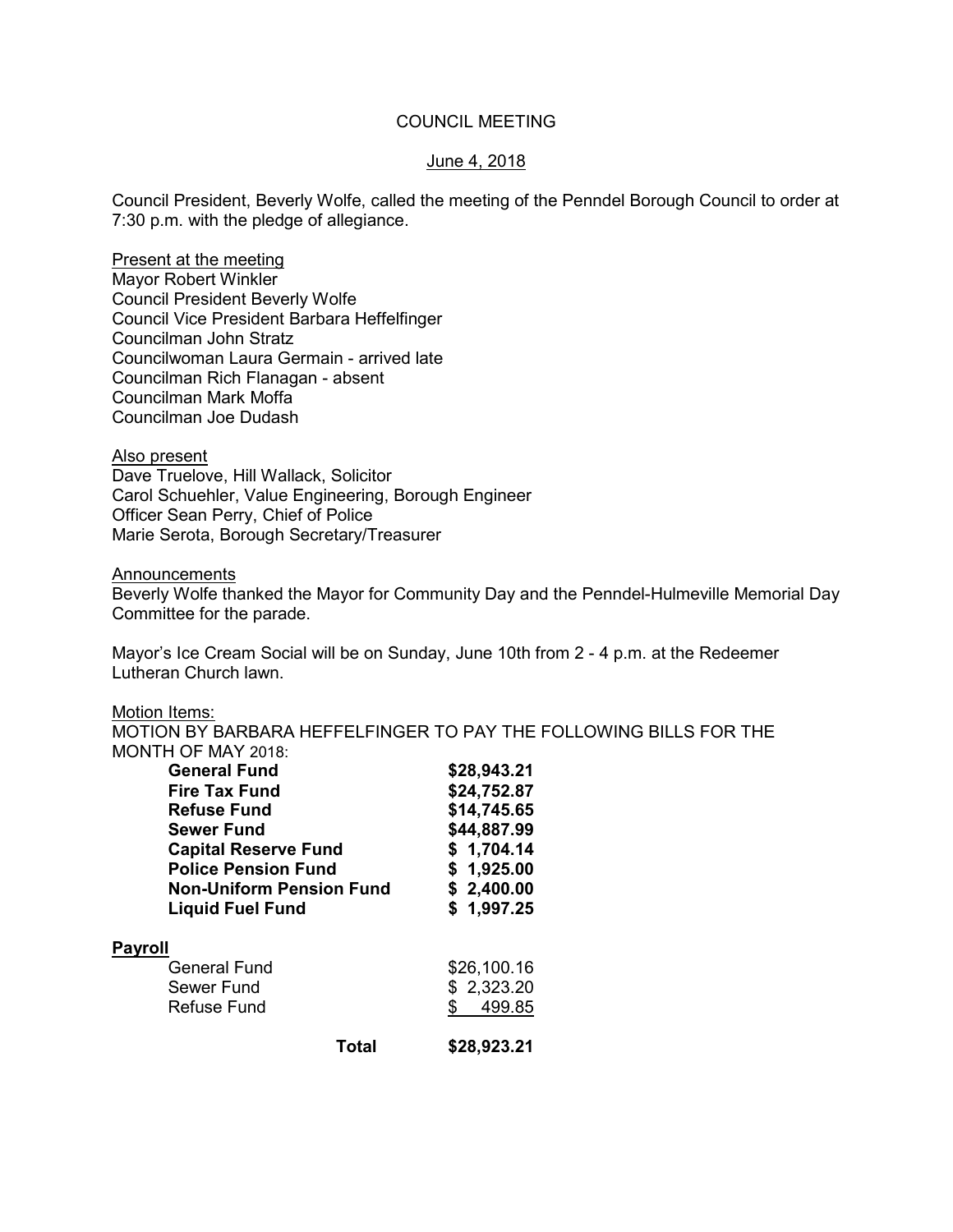# **Pre-paid Check**

Check #11986 dated May 25, 2018 made out to Langhorne Postmaster in the amount of \$407.25 for standard mail permit and newsletter postage

### **Escrow Bills:**

| SS. | 49.50      |
|-----|------------|
|     |            |
|     | \$ 240.00  |
|     | \$1,707.75 |
|     |            |

SECONDED BY JOHN STRATZ. All ayes, carried.

MOTION BY LAURA GERMAIN TO APPROVE THE MINUTES FROM THE MAY 7, 2018 COUNCIL MEETING. SECONDED BY JOHN STRATZ. All ayes, carried.

MOTION BY JOHN STRATZ TO APPROVE THE MINUTES FROM THE MAY 21, 2018 WORK SESSION WITH THE FOLLOWING AMENDMENT: On Page 2, correct the response to Amanda Mieluch's comment to "we will try to make them available to everyone". SECONDED BY MARK MOFFA. All ayes, carried.

#### President's Report

In response to Frank Flower's question regarding grant application service costs. Council President stated that the total costs for the grant application preparation for inflow & infiltration reduction at Station #2 was \$5,099.62. Documents are available for review.

In response to Karen Flower's comment on Wawa upgrades on Hulmeville Avenue was discussed. Beverly did not find anything but she will continue to look.

The fee schedule is not completed yet. It definitely will be done by the next work session.

Mayor's Report - Mayor Winkler read his report, which is attached.

Code Enforcement Report – Mayor Winkler read the report, which is on file in the secretary's office.

Fire Marshal Report - Mayor Winkler read the report, which is on file in the secretary's office.

Chief's Report – Chief Perry read his report, which is on file in the secretary's office.

#### Solicitor's Report

Worked with council members and committees, professionals including engineer and new code enforcement/zoning office regarding updates to ordinances including the fee schedule. Also worked on code enforcement ordinance updates.

Met with officials regarding the Wawa project, which is progressing, on easements as discussed last month.

Met with the chief regarding some personnel and operational issues.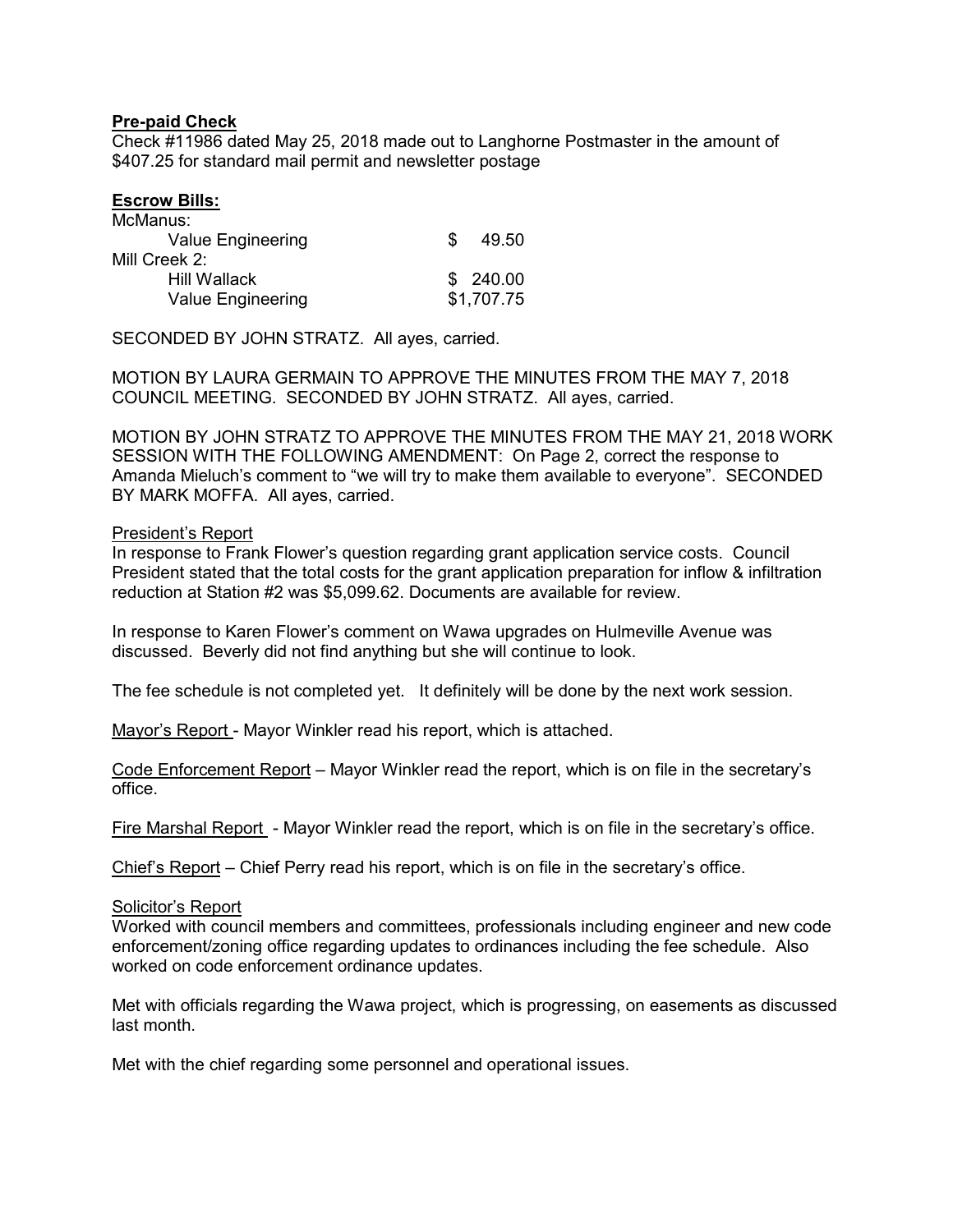Met with various members of Council regarding numerous issues regarding public safety and code enforcement matters.

Engineer's Report – Carol Schuehler read the report, which is attached.

### Committee Reports

## *Finance & Administration (Barbara Heffelfinger/Mark Moffa):*

The committee will be meeting to go over a few matters. They met to familiarize newly appointed Council member Mark Moffa on borough matters.

Bev Wolfe recommends, since we are coming up on one half of the year, reviewing borough finances.

### *Insurance & Pensions (Mark Moffa):*

No meetings yet. Mark will meet with committee member Rich Flanagan and review.

## *Public Safety (Joe Dudash):*

There haven't been any meetings yet. Committee doing research on the police contract.

## *Community Development (Barbara Heffelfinger):*

There will be Revitalization Task Force meetings on Tuesday and Thursday night this week.

The trail at Taddei Woods is very small due to recent rain. The Dept. of Health has already sprayed for mosquitos and will not be back until August. They have to wait for a dry spell until they can go in and assess matters to address.

### *Ordinance (Mark Moffa):*

Committee Chair Mark Moffa is aware of certain matters to review. There haven't been any meetings yet.

### *Sewer (John Stratz):*

All is well in the sewer department.

### *Streets (John Stratz):*

Council received an estimate from Patch Management for \$1,800.00. There are thirty six potholes to fill. Twelve of which are at the intersection of Durham Road and Woodland Avenue. Three are in front of 150 Woodland Avenue, sixteen at the intersection of Monroe Avenue and Woodland Avenue, at the OLG Church lot on Monroe Avenue, and two in front of 25 Holly Avenue. Warranty repair on Crescent Street near the intersection at Bellevue Avenue at OLG church. Beverly Wolfe said that there is \$4,200.00 in the line for pothole maintenance in the liquid fuel fund.

MOTION BY BARBARA HEFFELFINGER TO FILL 36 POTHOLES IN NEED OF REPAIR AND COMPLETE WARRANTY WORK FOR \$1,800.00. SECONDED BY MARK MOFFA. All ayes, motion carried.

Arlene Harms asked if we contacted Middletown Township about the shared potholes on Woodland Avenue and Durham Road. Beverly Wolfe responded that the potholes mentioned are on the Penndel side.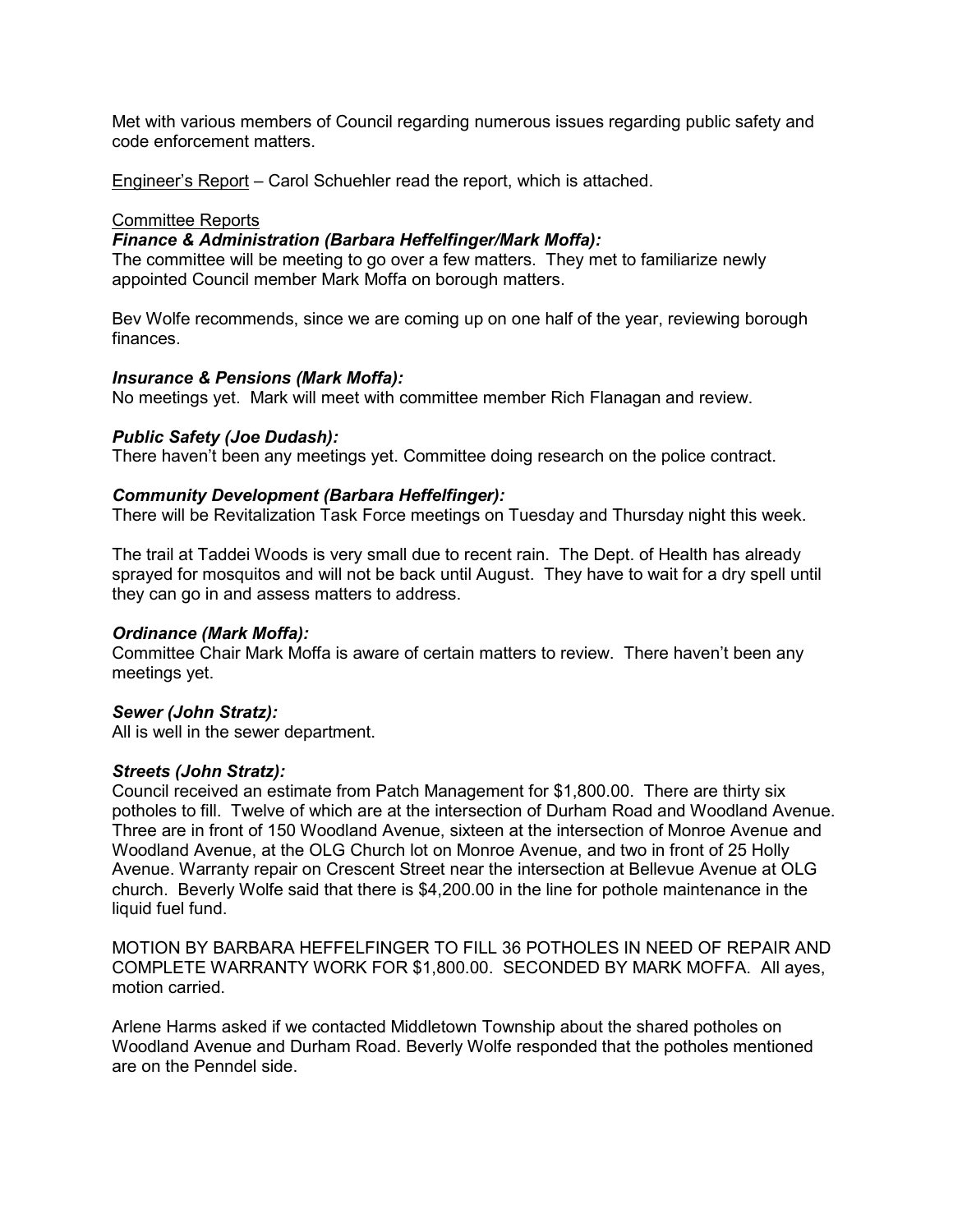## *Refuse (Joe DuDash):*

The committee just met this week with Republic Services. The County is expanding the dump in Fairless Hills and the Tullytown dump is shutting down. The remaining dump in Fairless Hills will be shut down next year. China is not taking our recyclable waste. They take sections of trash from our shipments and inspect it. If it is contaminated with anything they don't want, they send the ships back. The trash haulers are getting fined, which passes down to us, local government. We are going to have to work with our next contractor to keep costs down. Another meeting will be scheduled to discuss this further. As of March, the Chinese have banned recycling newspapers. Republic Services has been taking recycled newspaper down to their waste center in Philadelphia and are stacking them up on the side of the building. They are being fined every day. They say if you aren't sure if it is recyclable, throw it away. Any food on recyclables needs to be washed off or it will not be accepted. Regulations are changing and we will all need to work together to keep costs down. Barbara Heffelfinger told the audience that before recyclables are disposed they need to be washed then dried. When disposing water bottles, the lids need to be removed and put in with regular trash. Some information was in the newsletter but recycling information will be sent out to residents.

# *Community Relations (Laura Germain):*

The Borough Newsletter was sent out last week. The second one will be sent out in September to announce fall and winter events. Laura Germain said they intend to continue them in 2019. There should be more activity on the Facebook page this summer. She is planning movie nights, play dates and other activities for young children. Beverly Wolfe also suggested "Penndel's Got Talent" for residents possibly weekly. A couple of council members have some talents to demonstrate including Laura and her husband. Anyone interested should contact Laura after the meeting or by email. Beverly said she may be able to help provide lighting for the pavilion.

### *Recreation Board (Laura Germain):*

As discussed at the last meeting, there is an issue with parking on the blacktop at the field. President of the recreation board is going to speak with the police department. They have started working on getting the playground mulch delivered.

### *Revitalization Task Force (Beverly Wolfe):*

Bucks County Planning Commission will be attending their meeting on Thursday evening. The Committee will be scheduling another town hall meeting to review more information and ideas. All of the services provided by the MEDI program are at no cost to the borough.

### Old Business

At the last meeting it was discussed that the current gas and electric supply contracts will be expiring. They have checked rates. New America Power has the best rates; they are far lower than others. Barbara Heffelfinger distributed the options to Council to decide the term of the contracts and lock in with the rates. For gas service the options are 12, 18 and 24 months. The electric service the options are 18, 24, 28, 30 and 36 months. Our current contract term was for 24 months for both gas and electric.

MOTION BY BARBARA HEFFELFNGER TO ACCEPT THE PROPOSAL FROM NEW AMERICA POWER FOR ELECTRIC SERVICE FOR A 30-MONTH TERM COMMENCING JUNE 2018 AT \$.0504 PER KILLOWATT HOUR. SECONDED BY JOHN STRATZ. All ayes, motion carried.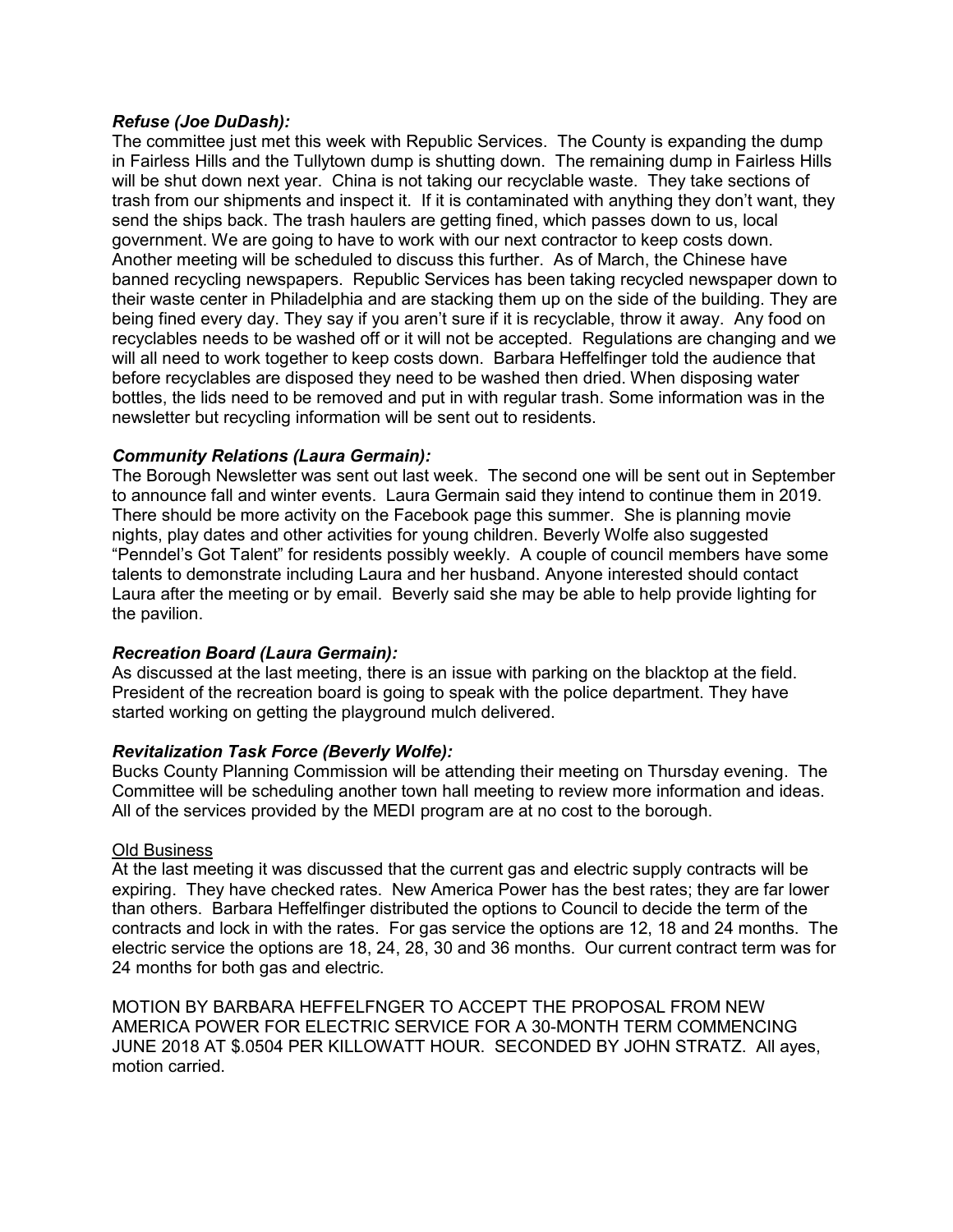MOTION BY BARBARA HEFFELFINGER TO ACCEPT THE PROPOSAL FROM NEW AMERICA POWER FOR GAS SERVICE FOR A 24-MONTH TERM COMMENCING JUNE 2018 AT \$.501 PER THERM. SECONDED BY JOHN STRATZ. All ayes, motion carried.

MOTION BY LAURA GERMAIN TO APPROVE THE REQUEST FOR BALL FIELDS BY OUR LADY OF GRACE ON MAY 30, 2018 FOR SPIRIT DAY AS APPROVED BY THE RECREATION BOARD. SECONDED BY JOHN STRATZ. All ayes, motion carried.

MOTION BY BEVERLY WOLFE TO AUTHORIZE ADVERTISEMENT OF ORDINANCE #2018- 3 AMENDING CHAPTER 322-SEWERS. SECONDED BY BARBARA HEFFELFINGER.

Council President explained that Council has been looking at the sewer late fees for a while and its' effect on the residents. Adding to resident's struggling is not something council is interested in. The proposed ordinance revises the penalty to 10%, which is in line with today's standards.

Mike Smith, 127 DeHaven Avenue, asked about the frequency of waiving penalties for repeat late accounts. Dave Truelove explained that each circumstance will be reviewed on a case by case basis.

Barbara Sodano, 126 W. Woodland Avenue, asked if the late fee is also reduced on past due refuse balances also.

Tom Sodano, 126 W. Woodland Avenue, if the late fees aren't same on the sewer portion as the refuse portion of the bills, it will create more issues in the billing process.

MOTION BY MARK MOFFA TO TABLE THE AUTHORIZATION OF ADVERTISEMENTOF ORDINANCE #2018-3 AMENDING CHAPTER 322 SEWERS. SECONDED BY JOE DUDASH. All ayes, motion carried.

### Persons to be Heard

*Arlene Harms, 408 Cynthia Avenue*, trash is being put out too early.

Discussion:

Laura Germain will post it on the Facebook page from the refuse committee.

Mark Moffa asked who enforces that violation. President Wolfe said code enforcement addresses that. Mrs. Harms said there are a lot of code violations in town. Beverly Wolfe said that once the new company has settled in they will be out checking violations throughout the borough.

*Mike Smith 127 DeHaven Avenue,* where are the proceeds from the Mayor's Ice Cream Social going and why was it changed from the Heritage Society's Ice Cream Social?

#### Discussion:

Barbara Heffelfinger answered that the donations will go to the Heritage Society and that the change is saving them money.

Joe Dudash asked if we can contact Middletown Township regarding the potholes on Durham Road and Woodland Avenue that Arlene Harms asked about. Bev said they have been in contract with them and they were supposed to come out and fill theirs. She asked John Stratz to